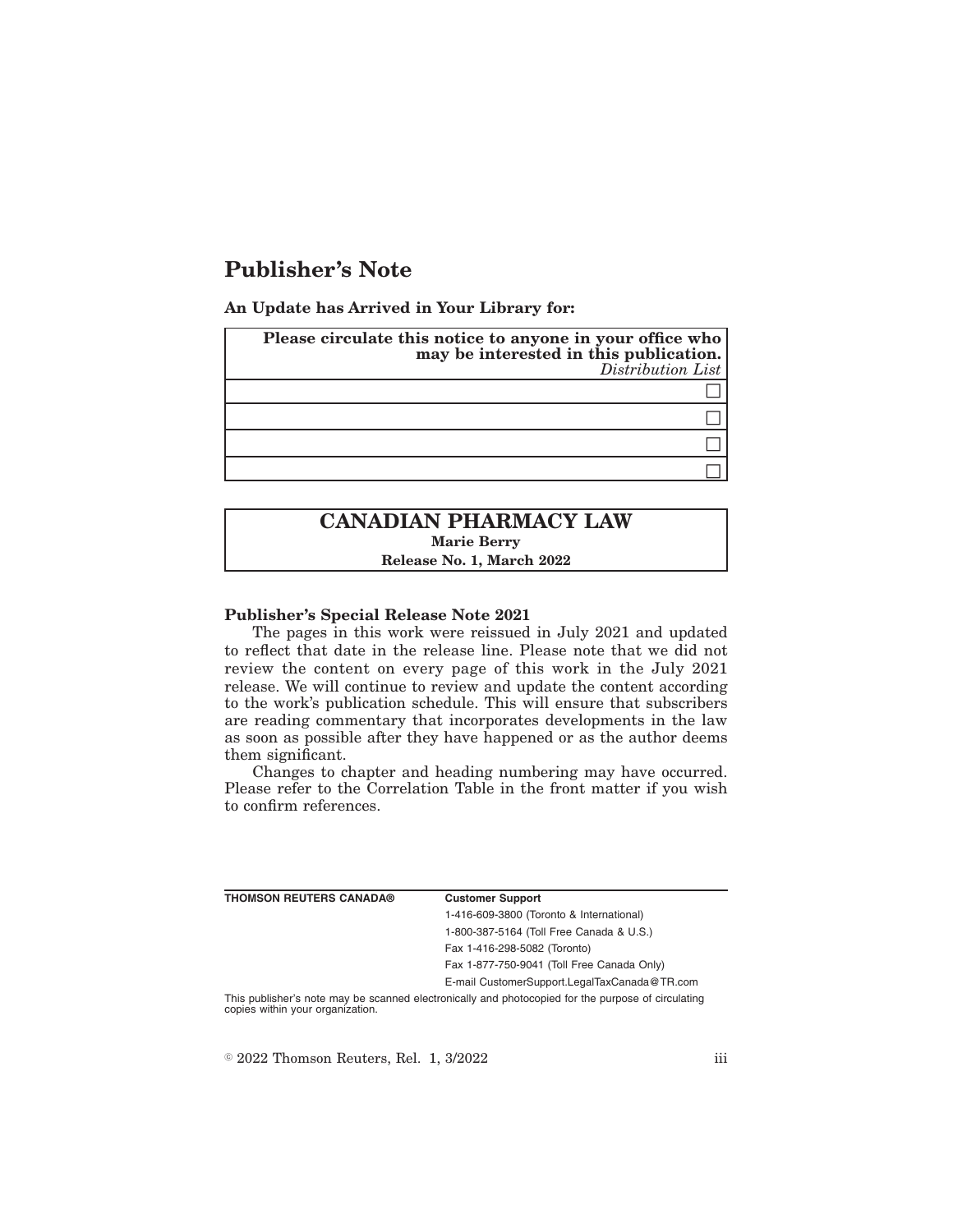This release features updates to Chapter 2: Drug Regulation — Federal and Provincial, Chapter 3: Intellectual Property Patents, Chapter 5: Civil Liability and Professional Liability and Chapter 9: Selected Court Cases. As well there are updates to Federal legislation as well as legislation from Alberta, Nova Scotia, Nunavut, P.E.I., Quebec, Saskatchewan and Yukon.

### **Highlights**

- **Author's Comments —** The profession of pharmacy's focus is patient care, however as many of the matters that appear before discipline committees illustrate, patient care is sometimes lacking in the dispensary. Checking allergies prior to dispensing a prescription and checking mathematical calculations thoroughly to ensure correct concentrations seem to exemplify patient care. And, of course arguing with patients or being arrogant and rude are more likely to be detrimental to patient care. Pharmacists need to remember the various codes of ethics which certainly put patient care first and foremost.
- E **Case Law Highlights —** Accessing confidential patient information from provincial data bases was at the core of two Alberta cases; *Alsaadi v. Alberta College of Pharmacy*, [2021] 12 W.W.R. 420 (Alta. C.A.) and *Alberta College of Pharmacy v. Stanislaus*, 2021 (October 25, 2021), available at www.abpharmacy.ca. Confidentiality of patient information is one of the tenants of codes of ethics in all jurisdictions and there are a variety of health information acts that outline just how personal health information can be accessed and used. These were intentional unauthorized accesses of health information, but there can be breaches that are unintentional or due to carelessness. *Yellowknife Medical Clinic (Re)*, (October 4, 2021), Doc. 21-HIA 41; 20-133-6, 2021 NTIPC 68 (CanLII) dealt with a fax with personal health information erroneous sent to a pharmacy, and the pharmacy had not mechanisms in place to deal with such breaches.

#### **ProView Developments**

Your ProView edition of this product now has a new, modified layout:

- The opening page is now the title page of the book as you would see in the print work
- As with the print product, the front matter is in a different order than previously displayed
- The Table of Cases and Index are now in PDF with no searching and linking
- The Table of Contents now has internal links to every chapter and section of the book within ProView